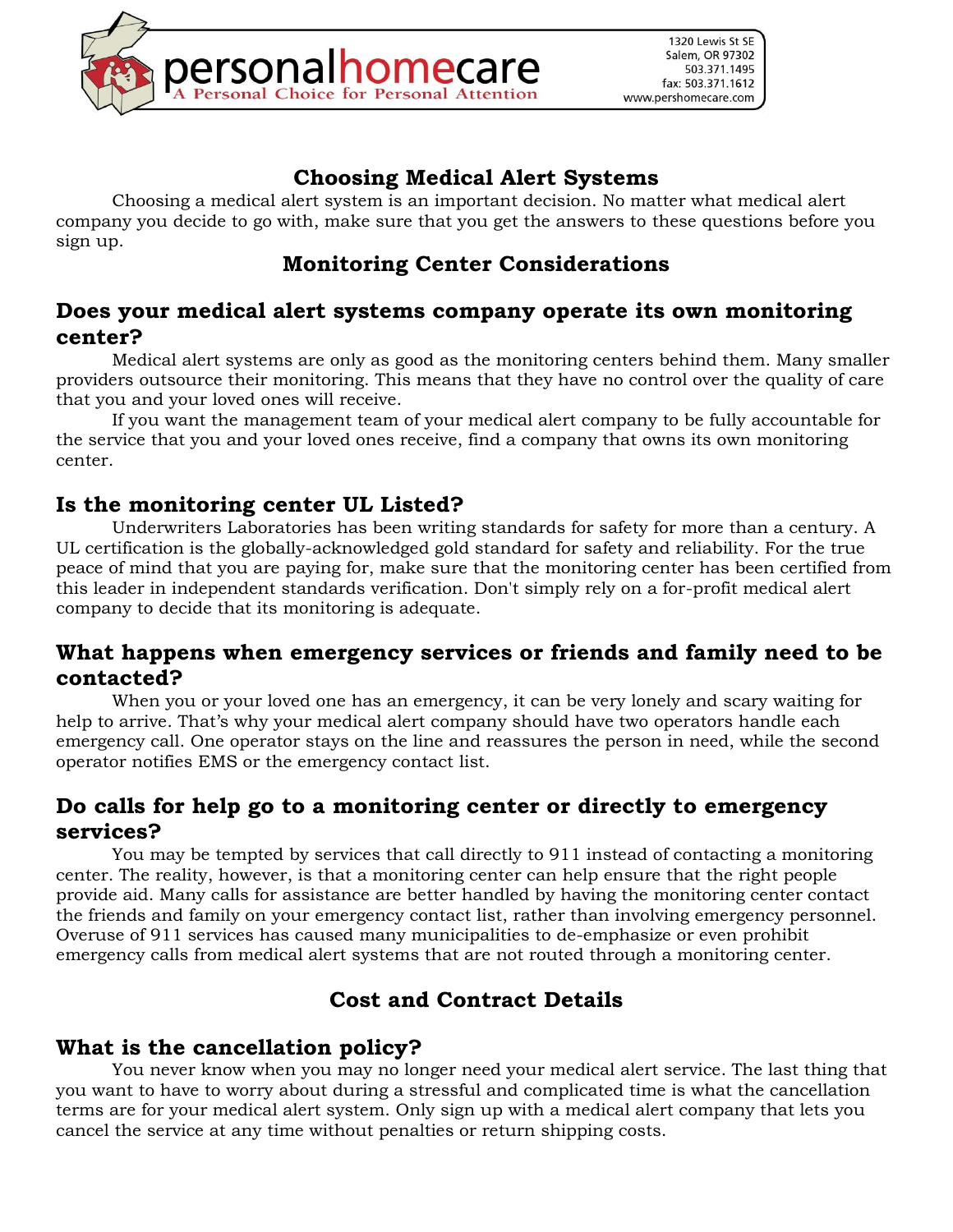

#### **What are the minimum payment requirements?**

Despite the best efforts of caregivers, there are some seniors who just "aren't ready" for medical alert systems and seek to send them back before they ever take them out of the box. Even some medical alert companies that advertise no long-term contracts have 3-6 month pre-payment requirements. You should never have to pay for your medical alert system after it has been returned to the company.

## **Does it cost around \$1 per day?**

Medical alert systems typically cost between \$25 and \$30 per month. Anything less and you are putting your trust in a company that can't possibly afford to stay in business without cutting corners. Anything more and you are getting overcharged and are paying to support expensive marketing budgets and celebrity endorsements.

### **Are there costs in addition to the monthly monitoring fee?**

In addition to a monthly monitoring fee, some medical alert companies charge upfront fees for shipping, installation or the purchase or rent of your medical alert console. There is no reason to pay any of these fees. There are plenty of reputable medical alert companies that offer free shipping with no upfront payments; the only cost being the monthly monitoring fee. As for installation, setting up your medical alert system is as easy as plugging in an answering machine and does not require any professional setup.

# **Service and Reliability**

### **What is the corporate history of the medical alert company?**

In an industry where experience matters, you don't want a company that is new to medical alert monitoring. Plus, as with any other service, check with the Better Business Bureau (BBB) and look for past issues with customers. A great way to do this is to search for the name of the company and the word "complaints".

### **What are the customer service and technical support hours?**

In addition to needing 24/7 monitoring, you want to have access to customer service and technical support whenever you might need it, so make sure to ask if the medical alert company also has a 24/7 customer support line. Don't accept a company that has limited customer service hours.

#### **How reliable is the medical alert equipment?**

While there are lots of times when you might want to try out cutting-edge technology, a system designed to safeguard your life or the life of a loved one should be tested and proven reliable. Make sure that the unit is UL certified for safety and that the medical alert company provides free repair or replacement, if necessary.

### **How often do the help button's batteries need to be charged or replaced?**

You or your loved one should never have to worry that the medical alert system's help button does not have enough power to transmit a call for assistance. Ideally the button's battery will last long enough that the user never has to change or recharge it. Some medical alert system batteries only last a few months while others last several years. If the battery does run low, it should clearly